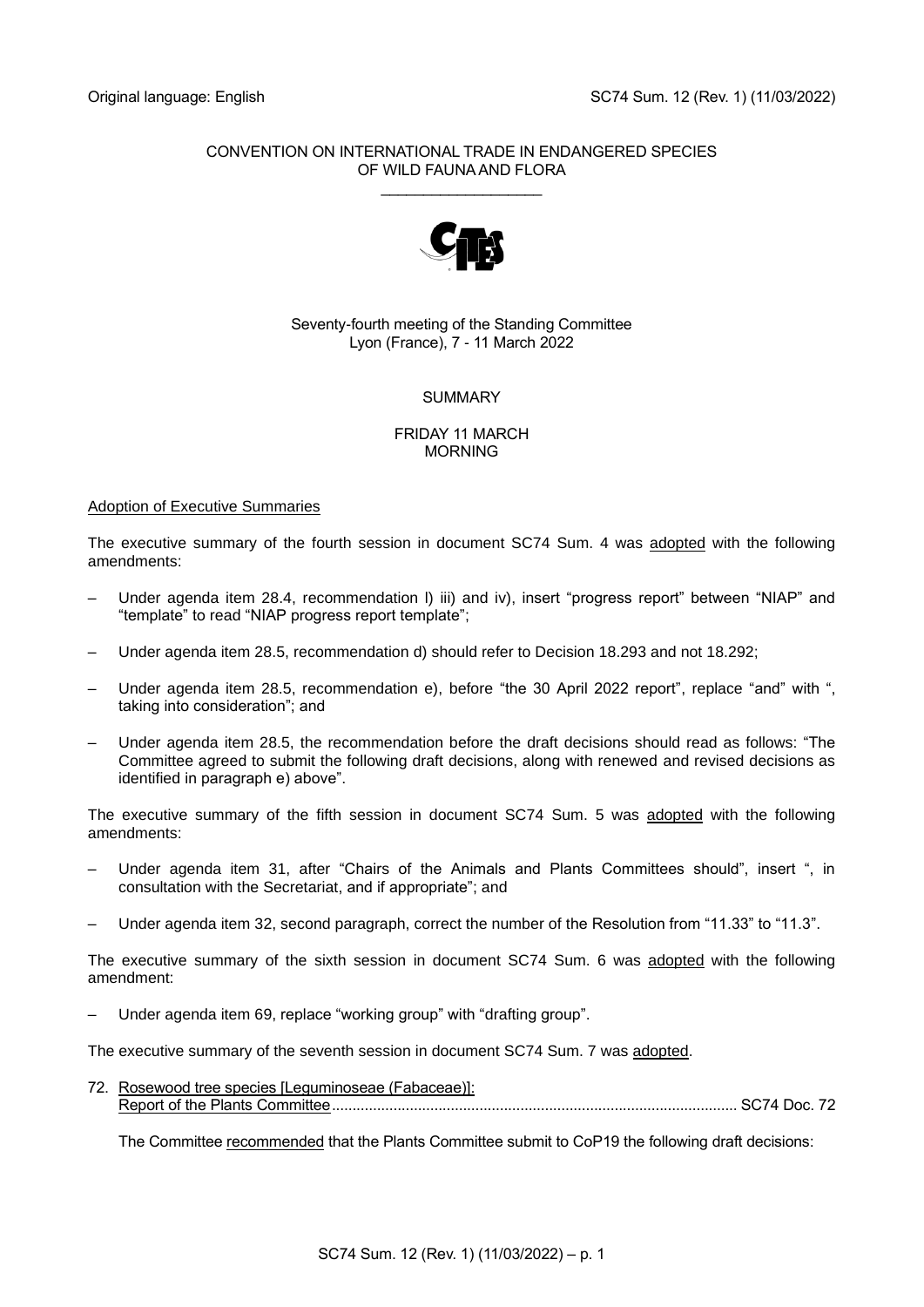## *19.AA Directed to the Secretariat*

Subject to external resources, the Secretariat shall:

- a) in consultation with the Plants Committee, develop the objectives of the proposed study of rosewood tree species, taking into account findings and recommendations contained in documents PC25 Doc. 26.1, PC25 Doc. 26.2 and PC25 Doc. 26.3;
- b) commission a study on the conservation and trade rosewood-tree species identified, taking into account the priorities, findings and recommendations contained in documents PC25 Doc. 26.1, PC25 Doc. 26.2 and PC25 Doc. 26.3;
- c) report on the progress of the study to the Plants Committee;
- d) taking into account the above, organize an international workshop, inviting relevant range States, trading countries, relevant organizations, industry representatives and other experts, with a view to presenting and discussing the results, and develop recommendations; and
- e) submit the final study for consideration by the Plants Committee, as well as the outcomes of the workshop, if held.

## *19.BB Directed to the Plants Committee*

The Plants Committee shall consider any progress reported by the Secretariat in relation to the implementation of Decision 19.AA, work with the Secretariat to develop the objectives of the study, and make recommendations to the Standing Committee and the Conference of the Parties, as appropriate.

## *19.CC Directed to the Parties*

Parties are invited to collaborate with the Secretariat and the Plants Committee in the implementation of Decisions 19.AA and 19.BB, and support the work of the study and the international workshop, including seeking external resources from relevant organizations and stakeholders.

### *19.DD Directed to the Standing Committee*

The Standing Committee shall:

- a) consider any report relating to the implementation of Decision 19.AA to 19.CC;
- b) identify any implementation and enforcement issues associated with the international trade in rosewood tree species, particularly those identified as a priority by the Plants Committee; and
- c) make recommendations to the Conference of the Parties, as appropriate.

### 84. Products containing specimens of Appendix-II orchids: Report of the Plants Committee................................................................................................... SC74 Doc. 84

The Committee:

- a) agreed that future work on orchid annotations be undertaken in close collaboration with any Standing Committee discussions related to annotations, as per the recommendation of the Plants Committee contained in paragraph 5, subparagraphs f) and g) of document SC74 Doc. 84;
- b) agreed to submit to CoP19 the following amended draft decisions

# *19.AA Directed to the Secretariat*

Subject to availability of external resources, the Secretariat shall: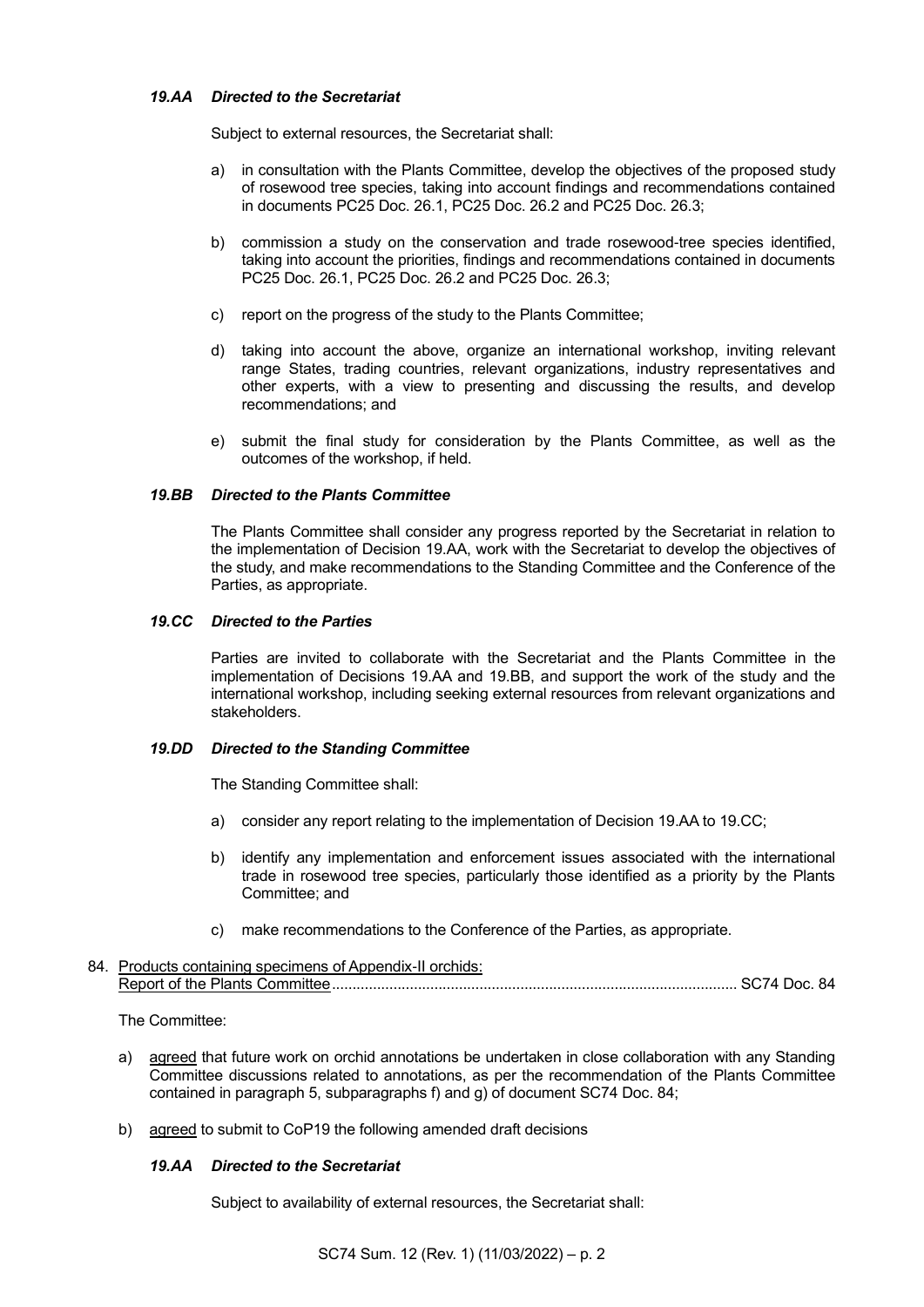- a) consult with Parties and stakeholders and undertake a study to compile an overview of Appendix-II orchid taxa that are particularly affected by wild harvest for international trade to inform the following assessments:
	- i) an assessment of the conservation impacts of exempting artificially propagated Appendix-II listed orchid taxa from CITES regulations, including as articulated in footnote annotation 10 of the CITES Appendices, including identification challenges and look-alike issues; and
	- ii) an assessment of the conservation impacts of exempting derivatives and/or finished products of certain Appendix-II listed orchid taxa from CITES regulations through amendments to annotation #4; and
- b) report to the Plants Committee.

## *19.BB Directed to the Plants Committee*

The Plants Committee shall consider the study as per Decision 19.AA, and make recommendations on how to improve CITES implementation for Appendix-II listed orchids to the Standing Committee or the Conference of the Parties, as appropriate.

## *19.CC Directed to the Standing Committee*

The Standing Committee shall review any recommendations of the Plants Committee, and make recommendations to the Conference of the Parties, as appropriate.

- c) agreed to propose to CoP19 the deletion of Decisions 18.327 to 18.330.
- 58. Specimens grown from wild-collected seeds or spores that are deemed to be artificially propagated: Report of the Plants Committee.................................................................................................... *No document*

The Committee noted that this agenda item was considered under agenda item 6.

60. Stocks and stockpiles: Report of the working group ................................................................... SC74 Doc. 60

The Committee noted document SC74 Doc. 60 and requested the Secretariat to work with the Standing Committee Chair to revise Decision 17.170 (Rev. CoP18) and propose its adoption to CoP19, noting that the context of the discussion relating to this issue should be included in Standing Committee's report to CoP19.

- 61. Stocks and stockpiles (elephant ivory)
	- 61.1 Guidance on ivory stockpiles: Report of the working group....................................... SC74 Doc. 61.1

The Committee approved the "Practical guidance on ivory stockpile management" in Annex 1 to document SC74 Doc. 61.1 and the "Review of elephant destruction methods" in Annex 2.

The Committee requested the Standing Committee Chair to work with the Chair of the intersessional working group on guidance on ivory stockpiles to propose to CoP19 a draft decision based on paragraph 10 of document SC74 Doc. 61.1.

61.2 Annual inventories of stockpiles: Report of the Secretariat ....................................... SC74 Doc. 61.2

The Committee:

a) appealed to Parties to step up their efforts to comply with the provisions of paragraph 7 e) of Resolution Conf. 10.10 (Rev. CoP18) on *Trade in elephant specimens* concerning stockpiles, with a view of submitting the required information to the Secretariat every year;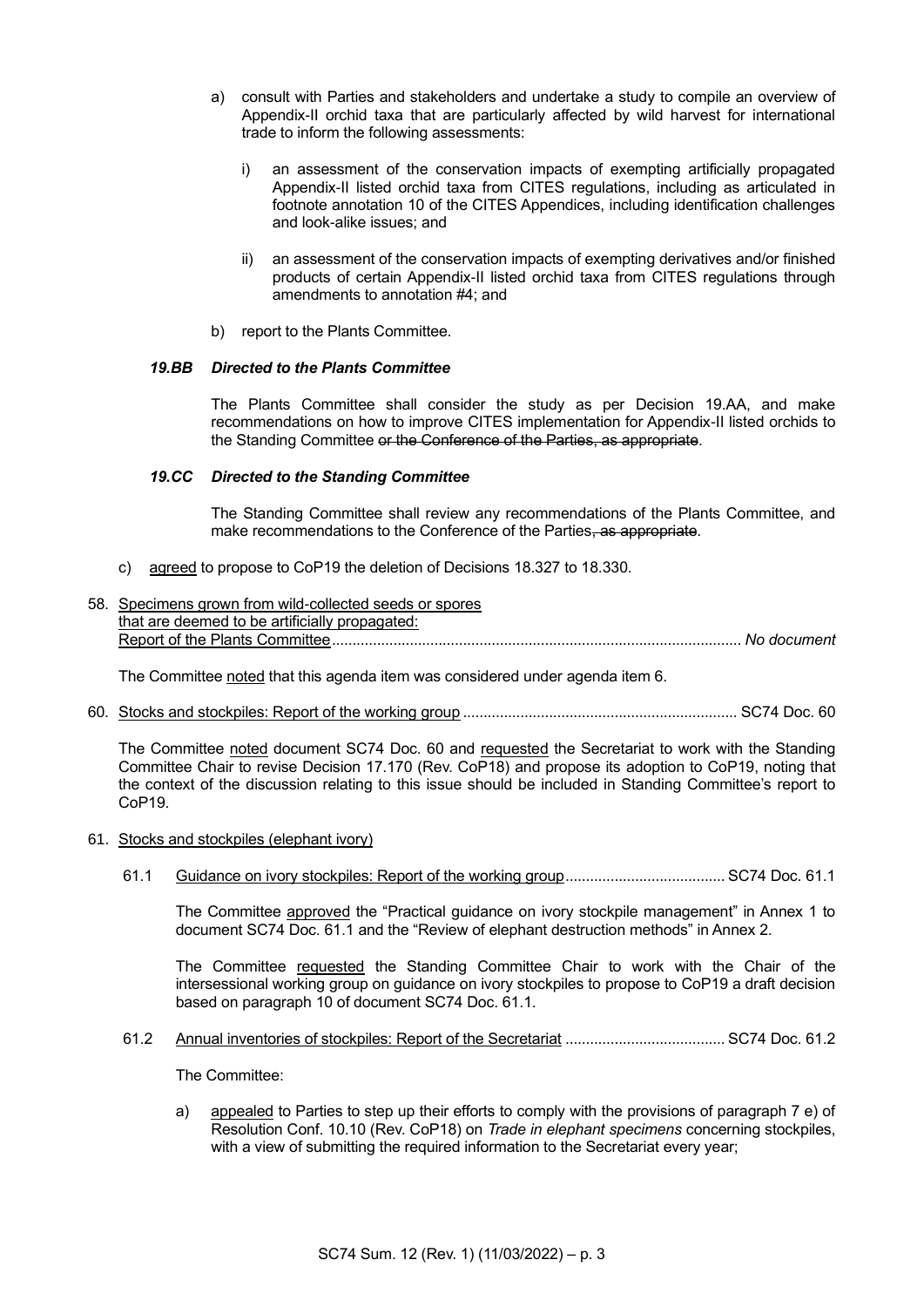- b) requested the Secretariat to issue an additional Notification to the Parties to underscore the request for provision of information on government held ivory stockpiles and to remind Parties about the provisions of paragraph 7 e) of Resolution Conf. 10.10 (Rev. CoP18);
- c) recommended that regional Members and Alternate regional Members, as part of their regular contact with Parties in their region, remind Parties of the obligations of paragraph 7 e) of Resolution Conf. 10.10 (Rev. CoP18);
- d) noted that the Secretariat will put in place arrangements to conduct a technical mission to Burundi, in accordance with paragraph 29 e) in the Annex to Resolution Conf. 14.3 on *CITES compliance procedures*, to verify the current status of the Burundi stockpile, and to report to the Committee on its findings; and
- e) agreed to propose to CoP19 the renewal of Decisions 18.184 and 18.185 so that it considers the Secretariat's report at SC77.
- 71. Great apes (Hominidae spp.): Report of the Secretariat............................................................. SC74 Doc. 71

The Committee:

- a) noted the report of the Secretariat provided in document SC74 Doc. 71; and
- b) agreed to include details of its consideration of the implementation of Resolution Conf. 13.4 (Rev. CoP18) in its report under paragraph 2 i) of Annex 1 to Resolution Conf. 18.2 on *Establishment of Committees*, including the importance of including the conservation of great apes in any collaboration with other Multilateral Environmental Agreements as part of the broader work on partnership and synergies.
- 76. Tibetan antelope (*Pantholops hodgsonii*): Report of the Secretariat.......................................... SC74 Doc. 76

The Committee:

- a) noted document SC74 Doc. 76 and the oral updates provided China, Guinea, India and Switzerland;
- b) encouraged Parties affected by illegal trade in specimens of Tibetan antelope to continue to approach the CITES Management Authority of Switzerland for assistance with identification methods and exchange of information and knowledge about this topic;
- c) encouraged India and Italy to enhance efforts to strengthen the capacity of its border officials concerning the identification of Tibetan antelope specimens, in particular garments and cloth, including by drawing upon the support available from Switzerland, as appropriate; and
- d) agreed to report on this matter to CoP19 as part of the report of the Chair under paragraph 2 i) in Annex 1 of Resolution Conf. 18.2 on *Establishment of committees*.
- 77. Helmeted hornbill (*Rhinoplax vigil*): Report of the Secretariat .................................................... SC74 Doc. 77

The Committee:

- a) noted document SC74 Doc. 77 on the implementation of Decisions 18.266 to 18.268;
- b) recalled paragraph 2 of Resolution Conf. 17.11 on *Conservation of, and trade in, helmeted hornbill* and encouraged range States to respond to the Secretariat's invitation to provide assistance in their implementation of that Resolution;
- c) encouraged relevant range, transit and consumer States to actively take part in the INTERPOL-led meeting of a Regional Investigative and Analytical Case Management on illegal trade in helmeted hornbill, expected to be held in 2022; and
- d) requested the Chair of the Standing Committee to include information on the implementation of Decisions 18.266 to 18.269 in its report to CoP19.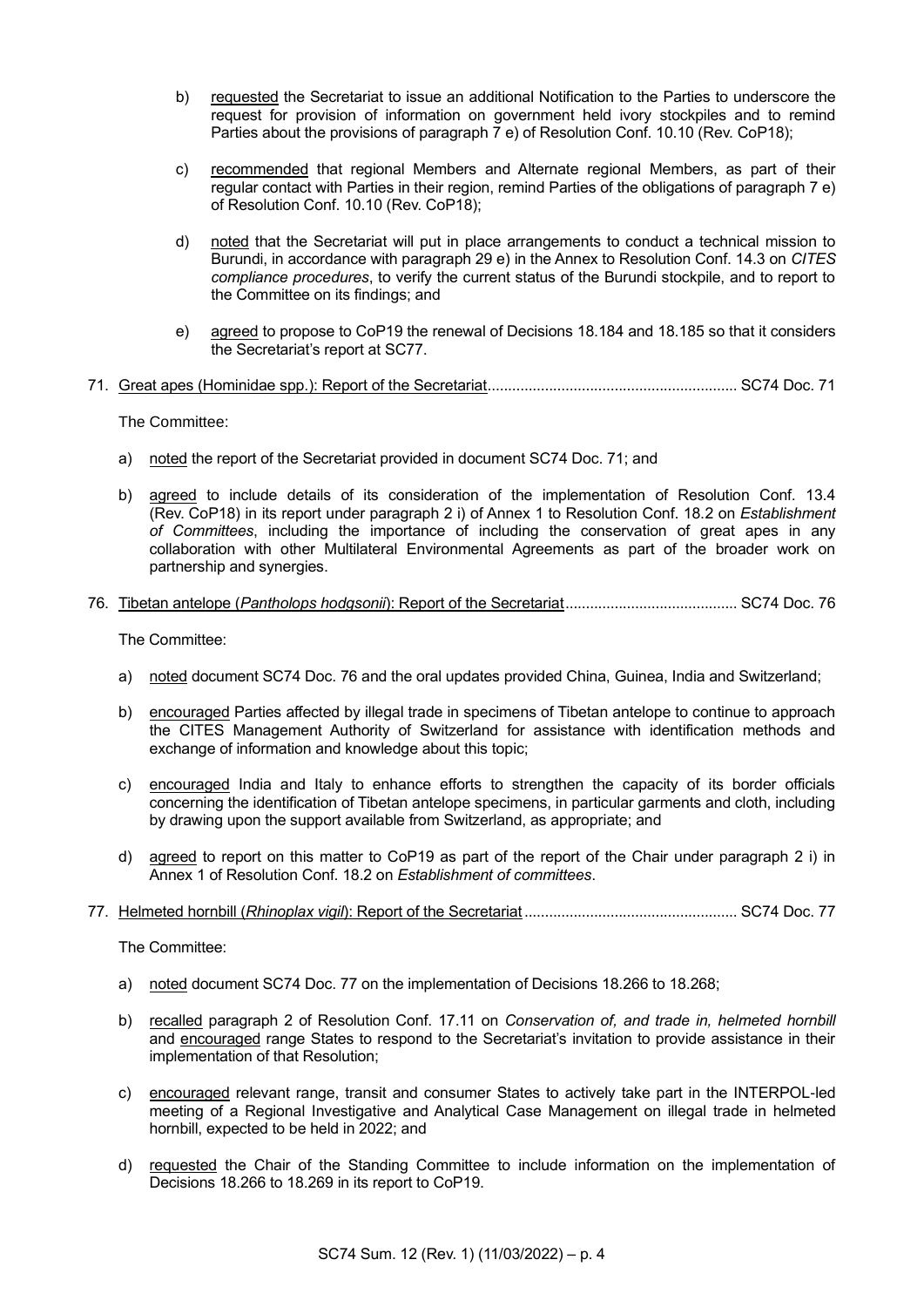## 78. Saiga antelope (*Saiga* spp.): Report of the Secretariat and the Animals Committee................................................................ SC74 Doc. 78

The Committee:

- a) noted document SC74 Doc. 78;
- b) commended the saiga antelope range States for their efforts in restoring saiga antelope populations in the wild, and saiga range States and major trading and consumer States for their contributions to the implementation of the Medium-Term International Work Programme for the Saiga Antelope; and
- c) agreed to submit to CoP19 the following draft decisions proposed by the Animals Committee and amended by the Secretariat with new text underlined for submission to CoP19:

### *19.AA Directed to range States of saiga antelope (***Saiga** *spp.) (Kazakhstan, Mongolia, the Russian Federation, Turkmenistan and Uzbekistan), and important consumer and trading countries of saiga parts and derivatives*

- a) The range States of the saiga antelope (*Saiga* spp.) and important consumer and trading countries of saiga parts and derivatives, as identified by the Secretariat on the basis of CITES trade data, should fully implement the measures directed to them in the *Medium-Term International Work Programme for the Saiga Antelope for 2021-2025*  [MTIWP (2021-2025)], developed in support of the *Memorandum of Understanding concerning Conservation, Restoration and Sustainable Use of the Saiga Antelope (*Saiga *spp.)* and its *Saiga Action Plan*; and
- b) Consistent with the measures directed to saiga range States in MTIWP (2021-2025), the range States of the saiga antelope are encouraged to establish internal market controls for saiga parts, including registration of stockpiles, labelling of parts and products, and registration of manufacturers and traders, and report such information to the CITES Secretariat.

### *19.BB Directed to the Secretariat*

Subject to the availability of external resources, the Secretariat shall:

- a) review, in consultation with the CMS Secretariat, the conservation of and trade in saiga antelope, *Saiga* spp., based on available data on legal and illegal trade, materials and outcomes of the fourth meeting of Saiga MOU signatories, and stakeholder consultations, and report any consequent findings and recommendations to the Animals Committee, and to the Standing Committee in the context of the implementation of Resolution Conf. 13.3 on *Cooperation and synergy with the Convention on the Conservation of Migratory Species of Wild Animals (CMS)* and the joint CMS-CITES work programme;
- b) consult saiga range States and major trading and consumer States concerning their management of stockpiles of saiga specimens; review processes and practices; and provide assistance in ensuring effective stockpile management and monitoring, including the development of inventories and strengthening stockpile security;
- c) provide training to strengthen cross-border cooperation in CITES implementation, identification of saiga products and techniques for countering illegal trade; and
- ed) report to the Animals Committee and Standing Committee on the implementation of this Decision, as appropriate.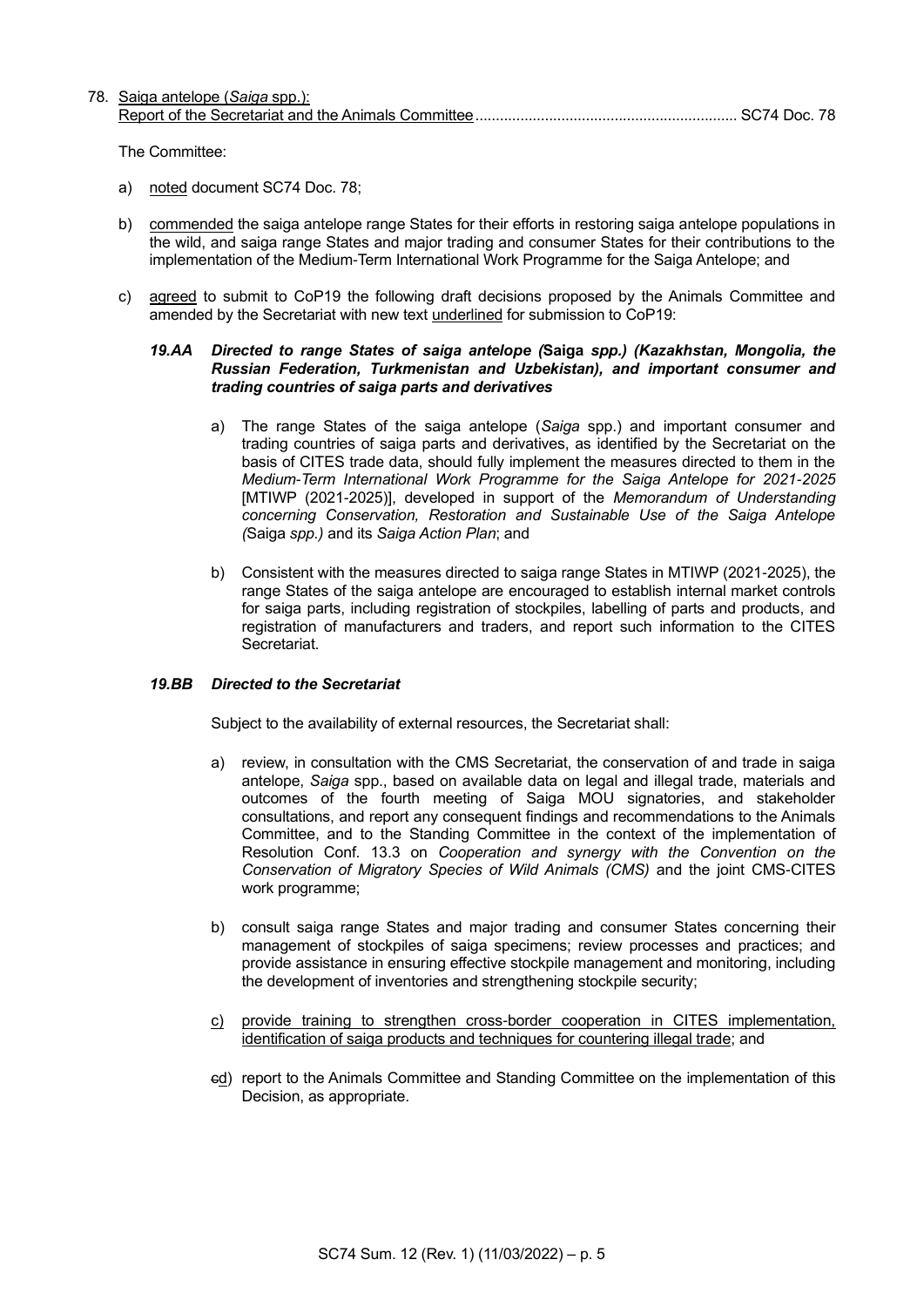## *19.CC Directed to the Animals Committee*

The Animals Committee shall, as appropriate, consider any findings and recommendations submitted by the Secretariat in accordance with Decision 18.271 (Rev. CoP19), and make recommendations to the Standing Committee.

#### *19.DD Directed to the Standing Committee*

The Standing Committee shall, as appropriate, consider any findings and recommendations submitted by the Animals Committee and the Secretariat in accordance with Decision 18.271 (Rev. CoP19) and 18.272 (Rev. CoP19), and make recommendations as necessary.

#### *19.EE Directed to saiga antelope range States, Parties, multilateral environmental agreements, intergovernmental organizations, non-governmental organizations, and other stakeholders*

Saiga antelope range States, Parties, multilateral environmental agreements, intergovernmental organizations, non-governmental organizations and other stakeholders are encouraged to collaborate in the conservation and restoration of the saiga antelope (*Saiga* spp.), and to support the implementation of MTIWP (2021-2025) as well as the technical coordination of the Saiga MOU.

## 63. West African vultures (Accipitridae spp.): Report of the Animals Committee ................................................................................................ SC74 Doc. 63

The Committee agreed to submit to CoP19 the following draft decisions to replace Decisions 18.186 to 18.192:

### *19.AA Directed to West African range States (Benin, Burkina Faso, Cabo Verde, Côte d'Ivoire, Gambia, Ghana, Guinea, Guinea-Bissau, Liberia, Mali, Mauritania, Niger, Nigeria, Senegal, Sierra Leone and Togo)*

West African range States for *Gyps africanus* (Whitebacked vulture), *Gyps fulvus* (Griffon vulture), *Gyps rueppelli* (Rüppell's vulture), *Necrosyrtes monachus* (Hooded vulture), *Neophron percnopterus* (Egyptian vulture), *Torgos tracheliotos* (Lappet-faced vulture), and *Trigonoceps occipitalis* (White-headed vulture) are urged to:

- a) integrate illegal vulture trade considerations into their implementation of the West Africa Strategy on Combatting Wildlife Crime (WASCWC) and any decisions relating to Wildlife crime enforcement support in West and Central Africa adopted by the Conference of the Parties at its 19th meeting;
- b) ensure that national laws to protect vultures and control trade in vulture parts and derivatives are effectively implemented, and ensure that penalties for non-compliance are sufficient to deter illegal trade;
- c) ensure that any international trade in West African vultures is not allowed except in accordance with CITES requirements, and if international trade is found not to be in accordance with CITES requirements, consider implementing a zero export quota;
- d) follow Resolution Conf. 16.7 (Rev. CoP17) on *Non-detriment findings*, and, in cases where there is an interest in exporting globally threatened vulture species, consider submitting non-detriment findings for the export of vulture specimens to the Secretariat for inclusion on the CITES website and review by the Animals Committee;
- e) identify any trade-related issues associated with the implementation of the Vulture Multispecies Action Plan of the Convention on the Conservation of Migratory Species of Wild Animals (CMS);
- f) work with relevant experts and organizations for implementing demand reduction strategies for vultures and their parts and derivatives including for belief-based use and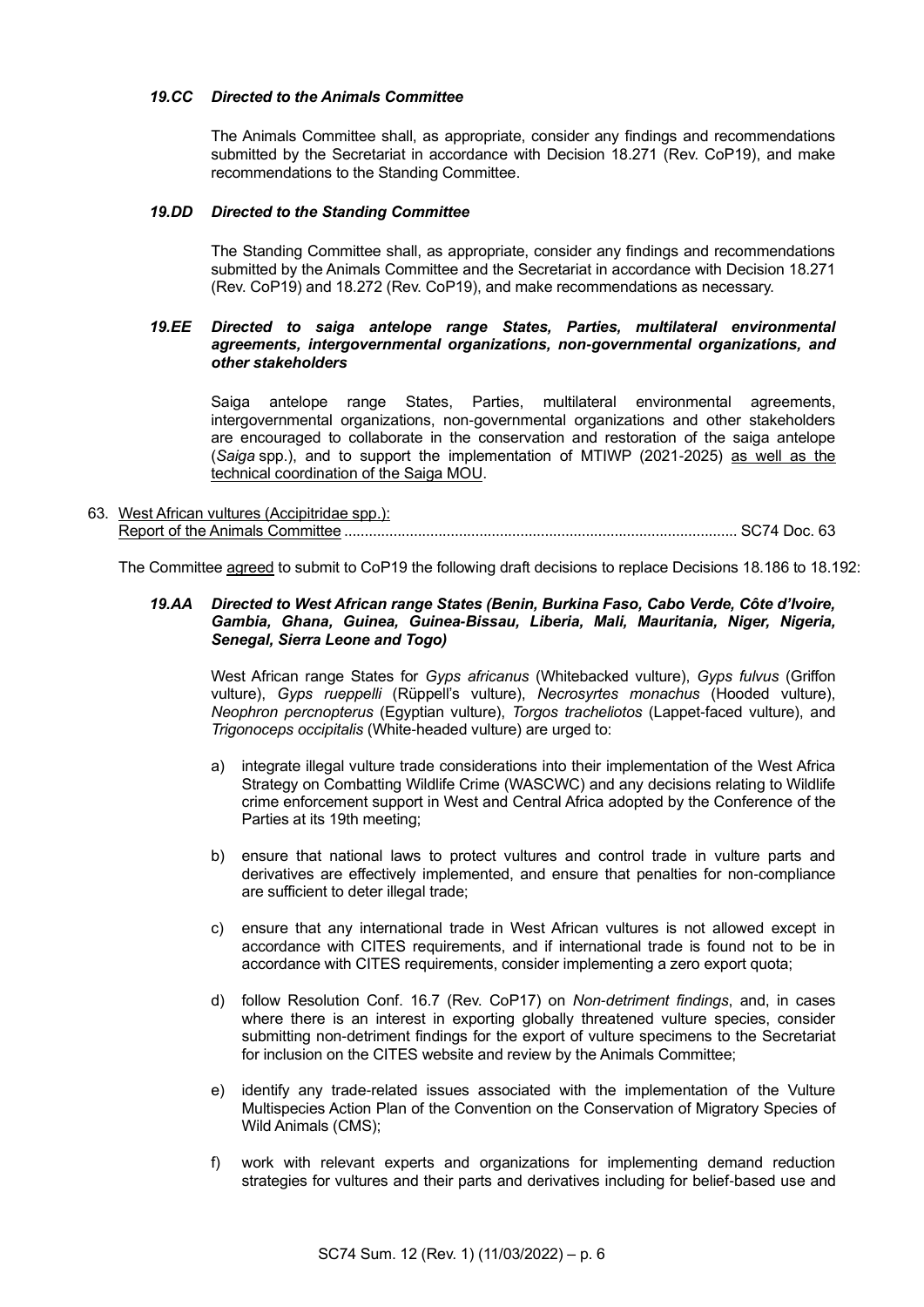consumption and, where appropriate, expand the implementation of strategies that have been successful;

- g) work with relevant organizations to initiate wide-scale public awareness campaigns at regional, national and local levels about the impacts of trade in these species, including the importance of vulture species to ecology and human health, the negative impacts of belief-based use of vulture body parts, and existing national and international legislation that protects vultures; and
- h) provide information to the Secretariat on the implementation of this Decision to assist it in reporting to the Animals Committee and Standing Committee, as appropriate.

#### *19.BB Directed to Parties, West African range States and relevant intergovernmental and non-governmental organizations*

Parties, West African range States and relevant intergovernmental and non-governmental organizations are encouraged, subject to resources, to:

- a) collaborate in the conservation and restoration of West African vultures and support the implementation of the Vulture Multispecies Action Plan of the Convention on the Conservation of Migratory Species of Wild Animals (CMS) to conserve African-Eurasian Vultures; and
- b) gather and exchange scientific knowledge and expertise on West African vultures, with a particular focus on:
	- i) documenting the scale of vulture trade by surveying markets in and outside West Africa, and identifying inter-regional and international trade routes;
	- ii) characterizing links between poisoning and trade in vultures, and contributing to the African Wildlife Poison Database; and
	- iii) updating the conservation and population status information of West African vultures, and *Gyps africanus* (white-backed vultures), *Gyps rueppellii* (Rüppell's vultures) and *Torgos tracheliotus* (lappet-faced vultures) in particular.

### *19.CC Directed to the Secretariat*

The Secretariat shall:

- a) cooperate with the International Consortium on Combating Wildlife Crime (ICCWC) partner organizations, regional and subregional wildlife enforcement networks, and competent national authorities, where relevant and feasible, to consider vultures in the context of ICCWC's enforcement and capacity-building efforts in West Africa;
- b) subject to external funding, support the production of identification materials focusing on parts and derivatives of vulture species for use by law enforcement officials;
- c) liaise with the Secretariat of the Convention on the Conservation of Migratory Species of Wild Animals (CMS) to assist in the implementation of the trade-related aspects of the Vulture Multispecies Action Plan (MsAP) subject to external funding, and share information based on the work of the Animals Committee;
- d) subject to external funding, support the implementation of capacity-building activities aimed at providing support to the West African range States in implementing the traderelated aspects of the Vulture MsAP;
- e) in collaboration with the CMS Secretariat, consider available trade data and conservation status information from the whole geographic range of the vulture species concerned for inclusion in its reporting to the Animals and Standing Committees; and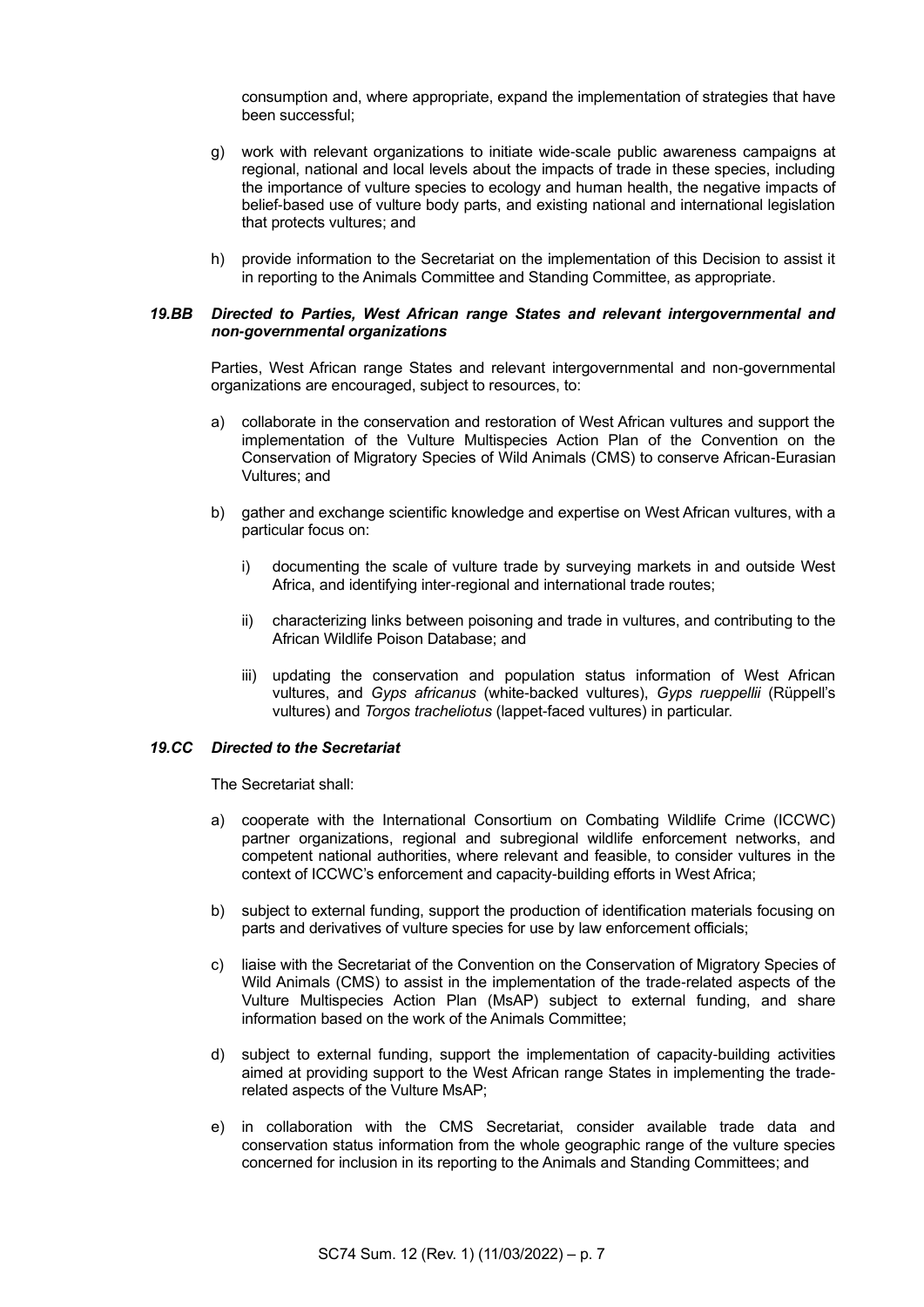f) collect information from West African vulture range States on their implementation of Decision 19.AA, and report as appropriate this and other information on the implementation of Decisions 19.AA to 19.CC a), b), c), d) and e) to the Animals Committee and Standing Committee, at their first regular meetings following the 19th meeting of the Conference of the Parties with conclusions and recommendations for their consideration.

## *19.DD Directed to the Animals Committee*

The Animals Committee shall:

- a) encourage West African range States to undertake a Periodic Review of the vulture species referred to in Decision 19.AA pursuant to Resolution Conf. 14.8 (Rev. CoP17) on *Periodic Review of species included in Appendices I and II*, taking note of the offer of the Vulture Specialist Group of the International Union for Conservation of Nature to assist range States in such an effort;
- b) consider any reports or requests for advice submitted by Parties with respect to the making of non-detriment findings for trade in CITES-listed West African vulture species;
- c) consider the reports and recommendations of the Secretariat submitted in accordance with Decision 19.CC, paragraph e): and
- d) make recommendations as appropriate for consideration by range States, Parties, the Standing Committee and the Secretariat.

## *19.EE Directed to the Standing Committee*

The Standing Committee shall review the implementation of Decisions 19.AA to 19.DD and make recommendations as appropriate to West African vulture range States, Parties and the Secretariat, and for consideration by the Conference of the Parties at its 20th meeting.

### *19.FF Directed to Parties, donor organizations and relevant intergovernmental and nongovernmental organizations*

Donor Parties and other relevant intergovernmental and non-governmental organizations are encouraged to provide support for implementing Decisions 19.AA to 19.CC and ensuring the survival of West African vultures.

#### 48. Labelling system for trade in caviar: Report of the working group......................................................................................................... SC74 Doc. 48

The Committee agreed to propose to CoP19 the deletion of Decision 18.146 and the submission of the following draft decisions:

### *19.AA Directed to the Secretariat*

Subject to external funding, the Secretariat shall prepare, in consultation with relevant information technology, industry and other experts, an analysis of the benefits and drawbacks of incorporating QR codes into the application of the *CITES guidelines for a universal labelling system for the trade in and identification of caviar* contained in Annex 1 of Resolution Conf. 12.7 (Rev. CoP17) on *Conservation of and trade in sturgeons and paddlefish*, and present its analysis and recommendations to the Standing Committee.

### *19.BB Directed to the Standing Committee*

The Standing Committee shall consider the report on the use of QR codes in the application of the *CITES guidelines for a universal labelling system for the trade in and identification of caviar* prepared by the Secretariat, and, as appropriate, make recommendations to the 20th meeting of the Conference of the Parties.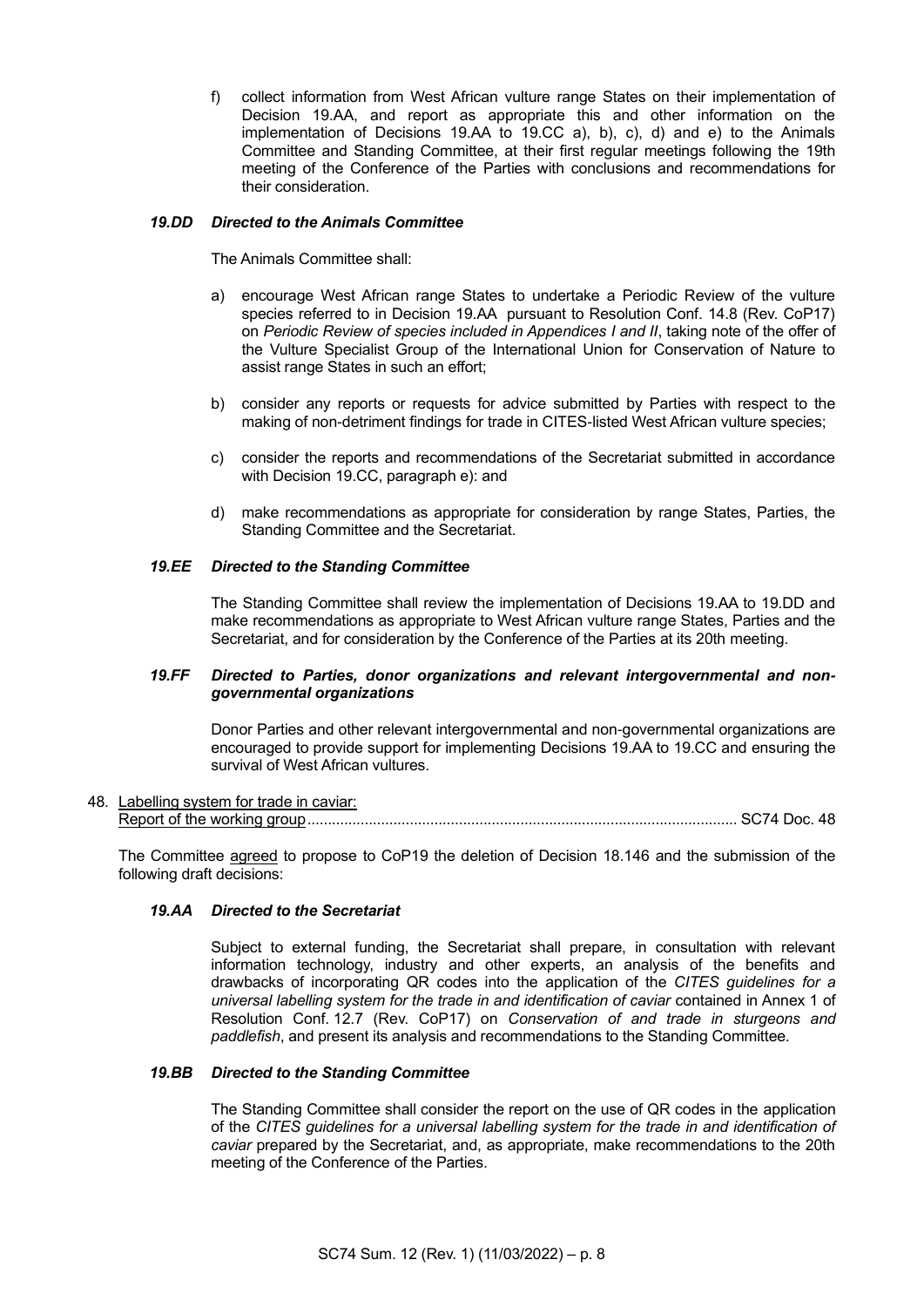The Committee requested the Secretariat to work with the Standing Committee Chair to propose to CoP19 a new sub-paragraph b) in draft decision 19.BB above in order to consider reviewing the caviar labelling system and opportunities to improve the functioning of the caviar labelling system and make recommendations to CoP20, taking into account the study on *Identification of species, subspecies, source and origin of sturgeons and paddlefish species and specimens (Acipensiformes spp.) in trade* in the Annex to document SC74 Doc. 47.

47. Identification and traceability of sturgeons and paddlefishes (Acipenseriformes spp.): Report of the Animals Committee....................................................... SC74 Doc. 47

The Committee noted the implementation by the Secretariat of the recommendations of the Animals Committee and reported on in paragraphs 6 to 8 of document SC74 Doc. 47.

The Committee requested the Secretariat to publish the list of laboratories and the summary table – Table 2 of the study on *Identification of species, subspecies, source and origin of sturgeons and paddlefish species and specimens (Acipensiformes spp.) in trade* on the CITES website and to share the study with the International Consortium on Combating Wildlife Crime to support enforcement agencies in detecting illegal trade in sturgeon and paddlefish specimens.

The Committee further invited Parties to make use of the identification methods described in the study.

The Committee agreed that Decisions 16.136 (Rev. CoP18) to 16.138 (Rev. CoP18) have been implemented.

#### 46. Identification materials:

|--|

The Committee:

- a) noted document SC74 Doc. 46 and the progress made in implementation of Decisions 18.135 to 18.137;
- b) agreed to submit to CoP19 the draft resolution on *Materials for the identification of specimens of CITES-listed species* contained in Annex 1 to document SC74 Doc. 46 with the additional amendment below:

RECALLING that the CITES Identification Manual was begun in 1977 and continued through Resolution Conf. 11.19 (Rev. CoP16) on *Identification Manual*. However, much of the information has become outdated since it has not been updated since 2009;*,* but has become obsolete in 2009 when the Identification Manual was no longer updated due to the need for more dynamic and multi-faceted approaches in the future;

c) agreed to submit to CoP19 the following draft decisions:

## *19.AA Directed to the Animals and Plants Committees*

The Animals and Plants Committees shall establish a joint working group on identification materials and undertake the following working group tasks, in consultation with the Secretariat:

- a) review selected identification materials and assess the need for their revision and improvement, taking into account the materials that are being developed or have already been developed by Parties and materials requested in Decisions or Resolutions;
- b) consider ways to improve the accuracy and availability of identification materials on CITES-listed species; and
- c) report on the progress with these activities at the meeting(s) of the Animals and Plants Committees.

#### *19.BB Directed to the Secretariat*

The Secretariat shall: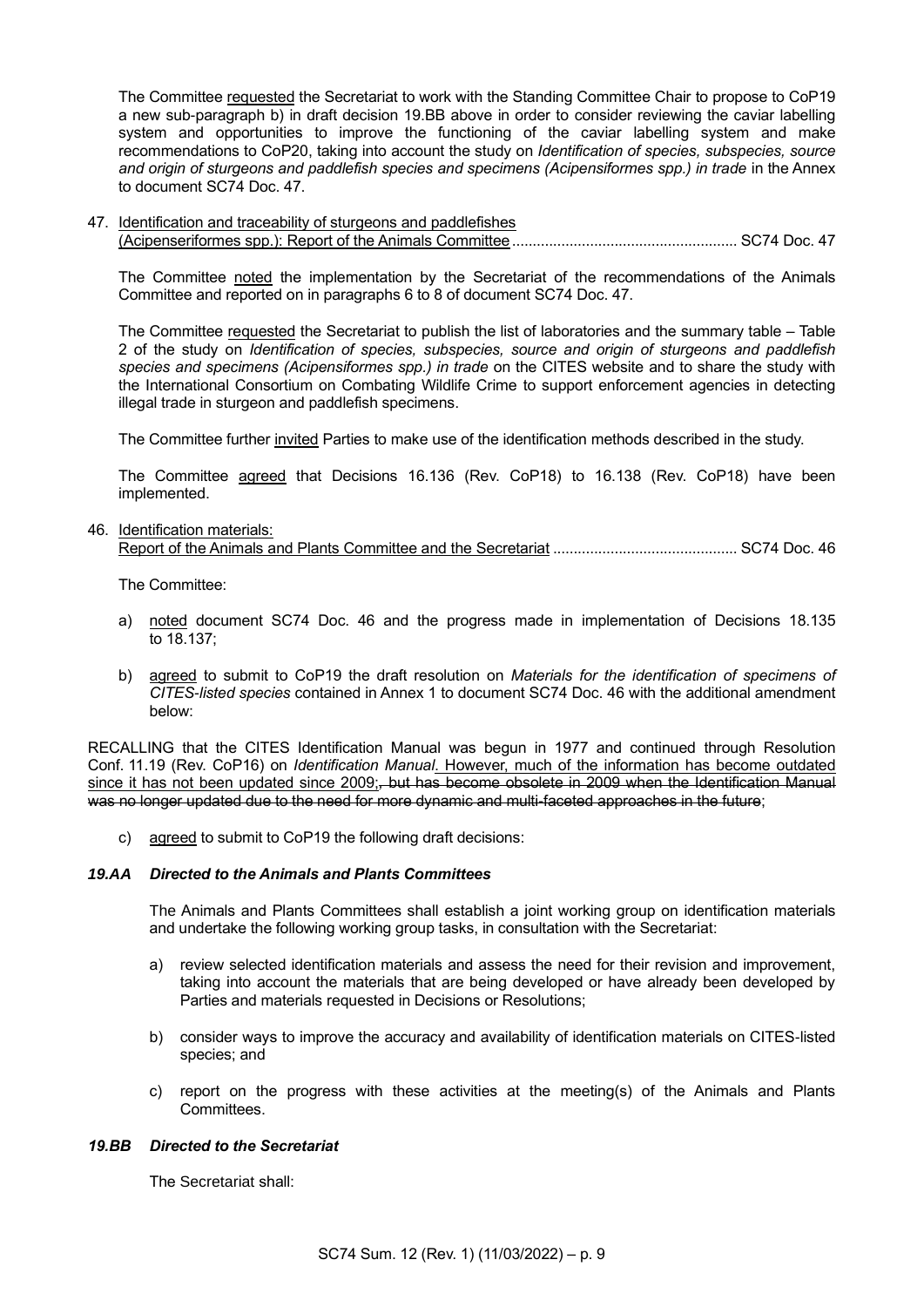- a) continue collecting information on identification materials and share it through the CITES website and the CITES Virtual College; and
- b) report on the progress and make recommendations to the Conference of the Parties, as appropriate.

#### *19.CC Directed to Parties*

Parties are encouraged to support the efforts of the working group on identification materials by providing to the Secretariat information on available identification and guidance materials that are used by Parties, and particularly by enforcement and inspection officers, to facilitate implementation of the Convention.

d) agreed to submit to CoP19 the following draft decisions, should the Conference of the Parties not adopt the draft resolution on *Materials for the identification of specimens of CITES-listed species*:

#### *19.AA Directed to the Animals and Plants Committees*

The Animals and Plants Committees shall:

- a) establish a joint working group on identification materials and undertake the following working group tasks, in consultation with the Secretariat:
	- i) continue to draft the proposed new resolution on identification materials if necessary; [to be deleted if the Conference of the Parties adopts the resolution]
	- ii) review selected identification materials, including material compiled as per Decision 18.136 paragraph a), and assess the need for their revision and improvement, taking into account the materials that are being developed or have already been developed by Parties and materials requested in Decisions or Resolutions;
	- iii) consider ways to improve the accuracy and availability of identification materials on CITESlisted species; and
	- iv) report on the progress with these activities at the meeting(s) of the Animals and Plants Committees; and
- b) submit the proposed new resolution on identification materials to the Standing Committee for inputs and onward submission to the Conference of the Parties. [to be deleted if the Conference of the Parties adopts the resolution]

#### *19.BB Directed to the Secretariat*

The Secretariat shall:

- a) continue collecting information on identification materials and share it through the CITES Website and the CITES Virtual College;
- b) provide inputs to the proposed new resolution on identification materials drafted by the joint working group on identification materials called for in Decision 19.AA [to be deleted if the Conference of the Parties adopts the resolution]; and
- c) report on the progress and make recommendations to the Conference of the Parties, as appropriate.